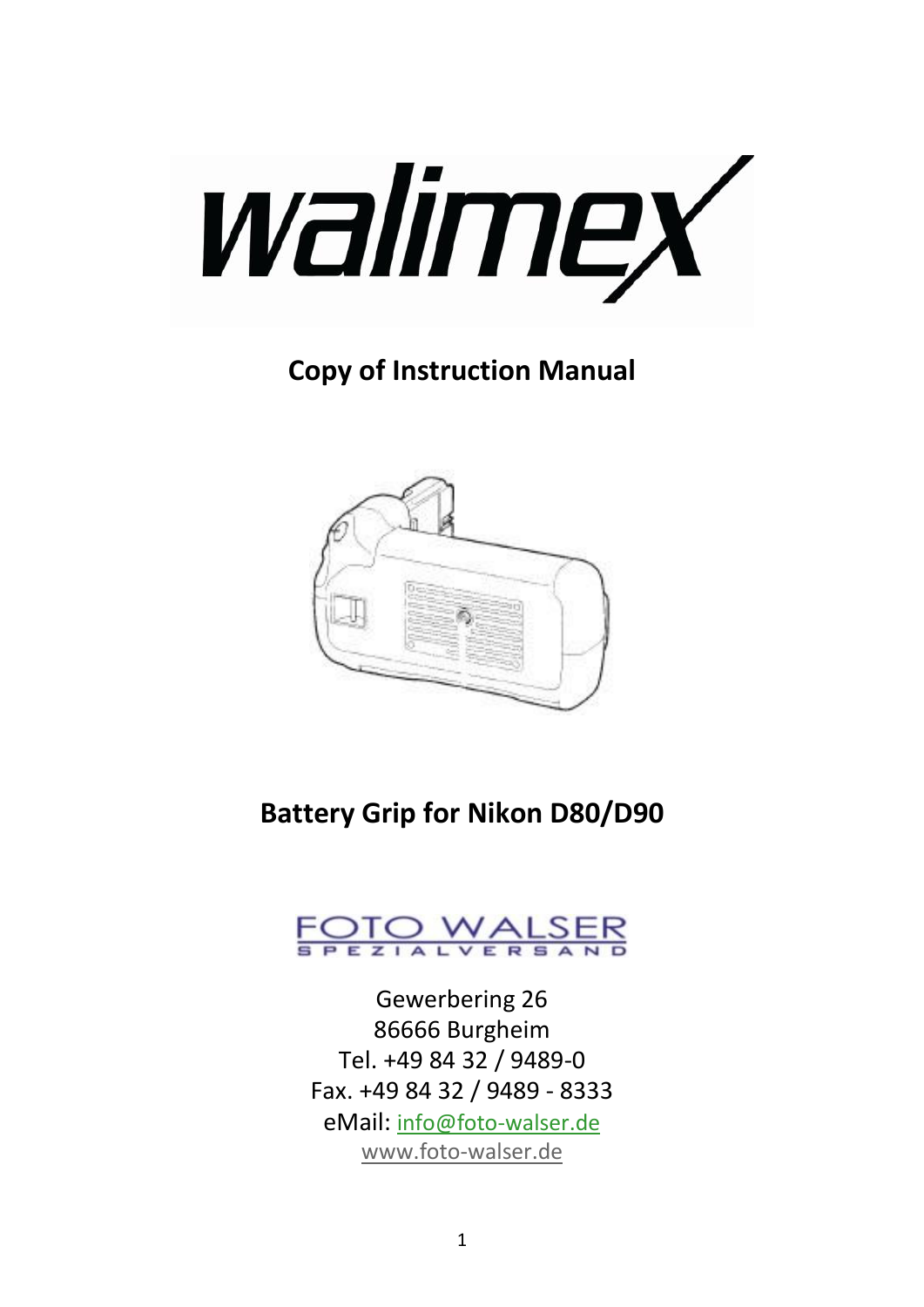#### Content

| 1.  | How to understand this instruction manual  4 |  |
|-----|----------------------------------------------|--|
| 11  |                                              |  |
| 1.2 |                                              |  |
| 2.  |                                              |  |
| 3.  |                                              |  |
| 4.  |                                              |  |
| 5.  |                                              |  |
| 6.  |                                              |  |
| 6.1 |                                              |  |
| 6.2 |                                              |  |
| 6.3 |                                              |  |
| 7.  |                                              |  |
| 7.1 |                                              |  |
| 8.  |                                              |  |
| 9.  |                                              |  |
| 9.1 |                                              |  |
| 9.2 |                                              |  |
| 10. |                                              |  |
| 11. |                                              |  |
| 12. |                                              |  |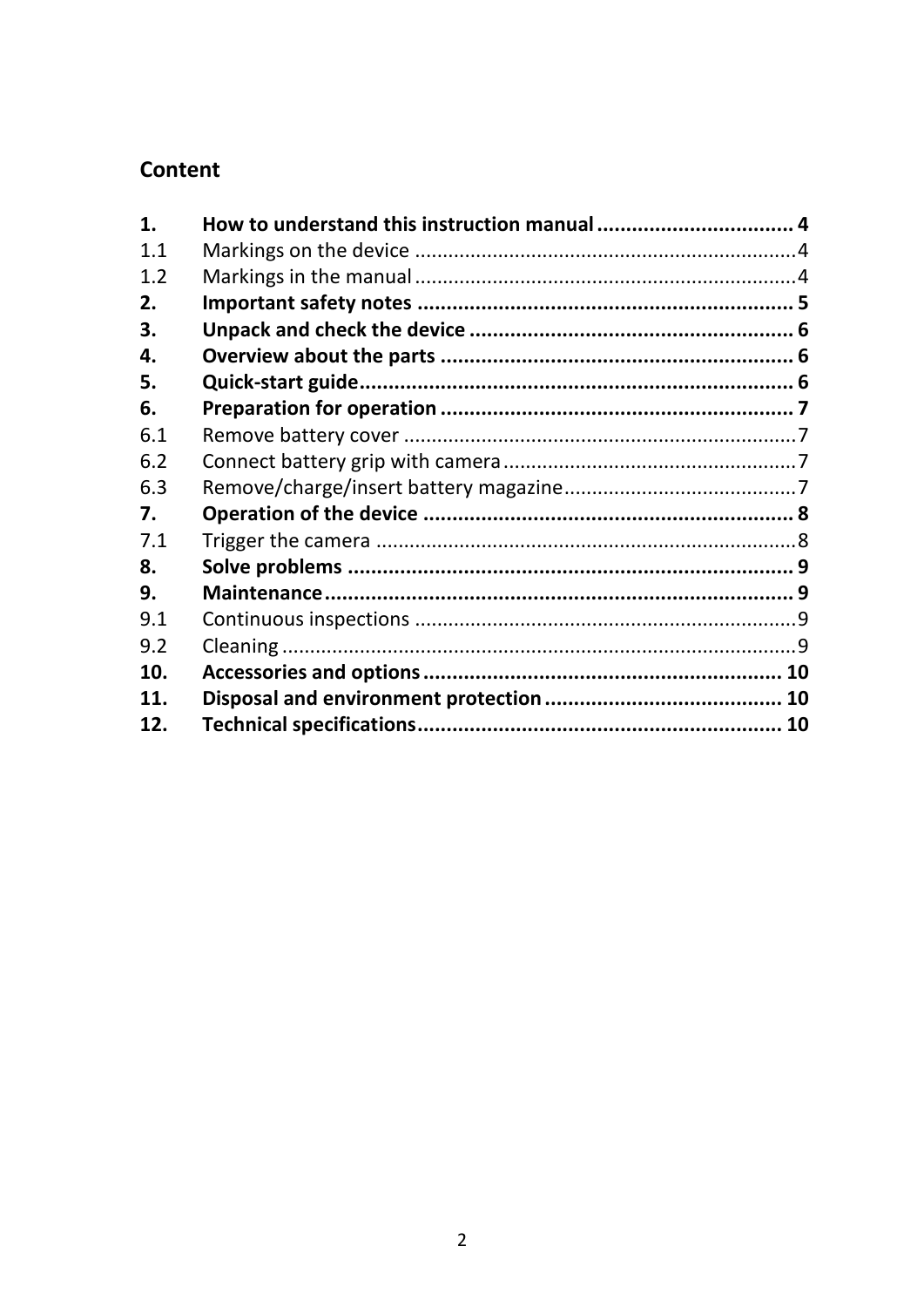Thank you very much for your confidence. We wish you much pleasure and success with your new device.

The walimex Battery Grip for your Nikon D80/D90 is an ergonomic, powerful continuous run device.

The main features of your device as follows:

- $-$  compact flexible convenient
- $e$  extends the battery life of your camera without troublesome battery changing
- $-$  very handy

# $\blacktriangle$

- **Please read these instructions carefully before using your device for the first time. It includes everything you need to know to avoid physical injuries and damages.**
- **Please pay attention to all safety notes in this instruction manual.**
- **Please keep this manual safe. In case of selling or leaving the device to other persons, please don´t forget to hand this manual over as well.**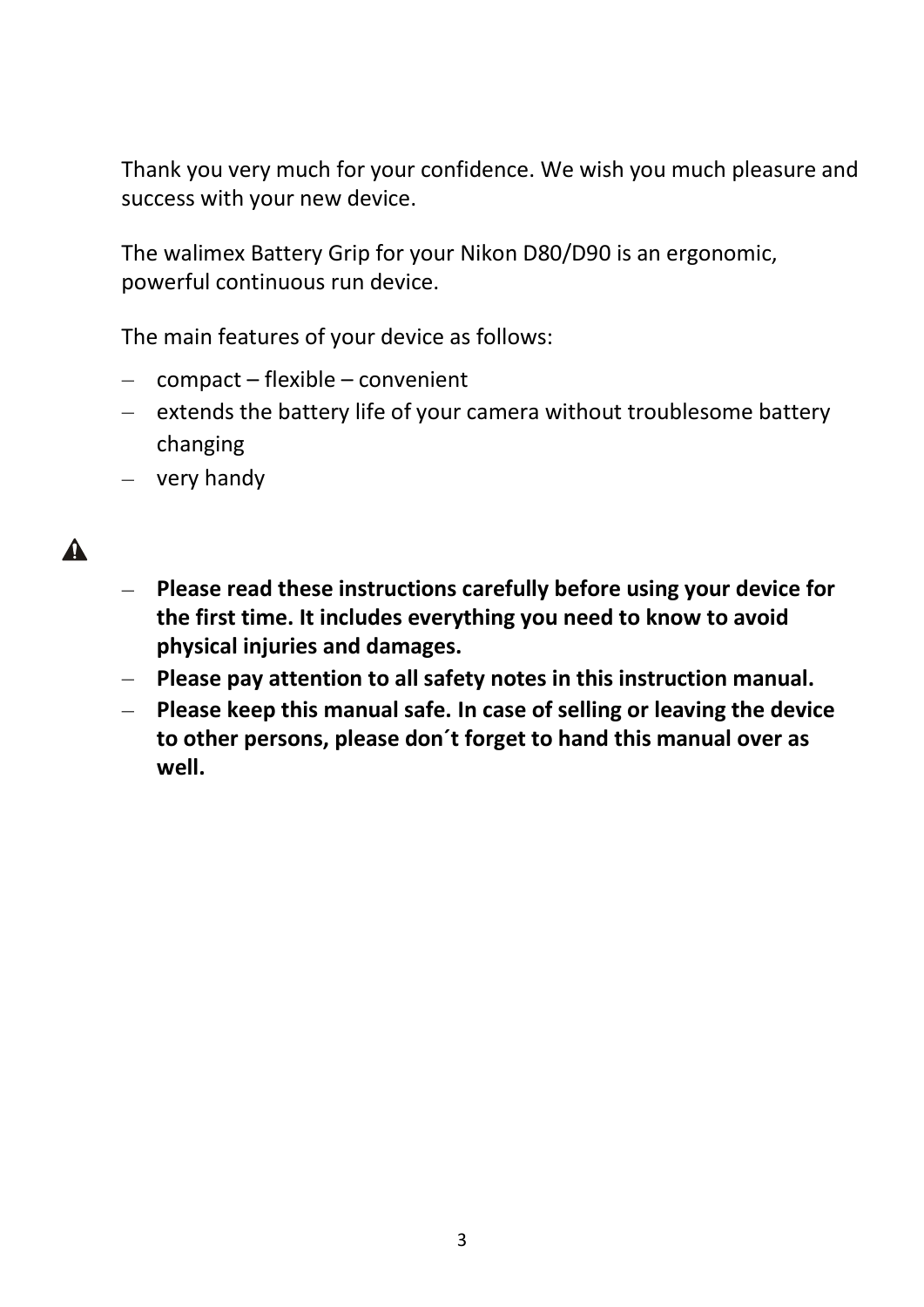# **1. How to understand this instruction manual**

#### 1.1 Markings on the device



This marking mean, that your device meets the safety requirements of all relevant European Directives.



This marking mean, that your device should be disposed in the local disposal points.

#### 1.2 Markings in the manual

| <b>Marking</b> | <b>Meaning</b>                                                                                               |
|----------------|--------------------------------------------------------------------------------------------------------------|
|                | Indicates the handling and consequences of safety<br>notes.                                                  |
| ADVICE:        | Indicates potentially physical damages and other<br>important information in connection with your<br>device. |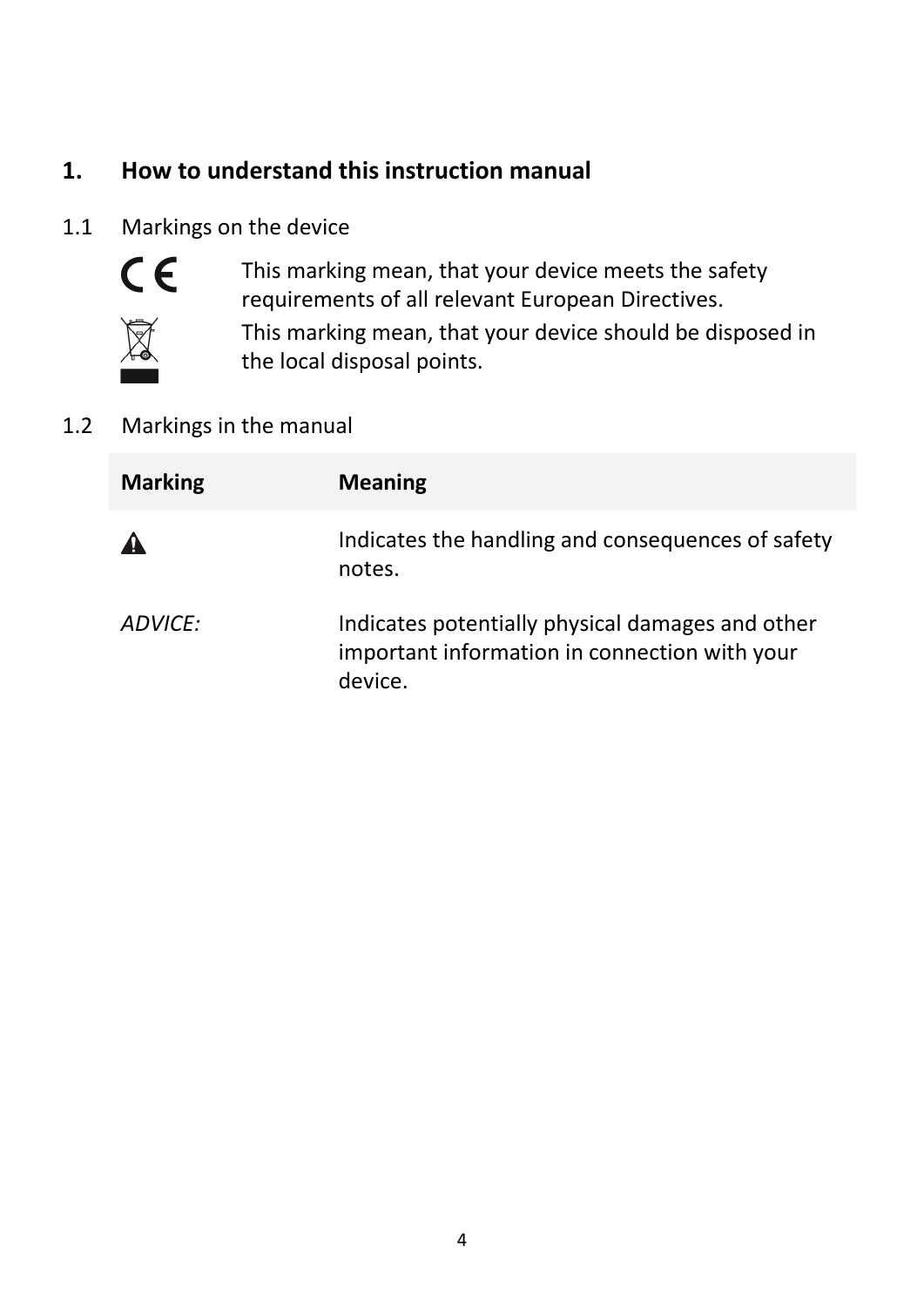## **2. Important safety notes**

# $\blacktriangle$

**Risk of fracture and other damages through the falling down of the device.**

- **Don´t operate the device with wet hand or feet.**
- **Please only follow this instruction manual for cleaning the device.**
- **Make sure, that cables and conductors won´t be damaged. Damages could be caused through heat impact, chemical influence or through mechanical impacts as rubbing, tearing, rolling over or nibbling animals.**
- **Prevent your device for falling-off. In case of falling-off, please let an electrician check the device before switching on again.**
- **If your device should be damaged or defect or if you notice a burning smell: Never operate your device with damaged housing, damaged reflector, defect lamps or damaged power cord. Don´t open the device. Never repair the device on your own. The device should only be repaired by electricians.**
- **Please follow this instruction manual for maintaining your device.**
- **Disconnect from power supply by taking off the batteries before starting any maintenance arrangements.**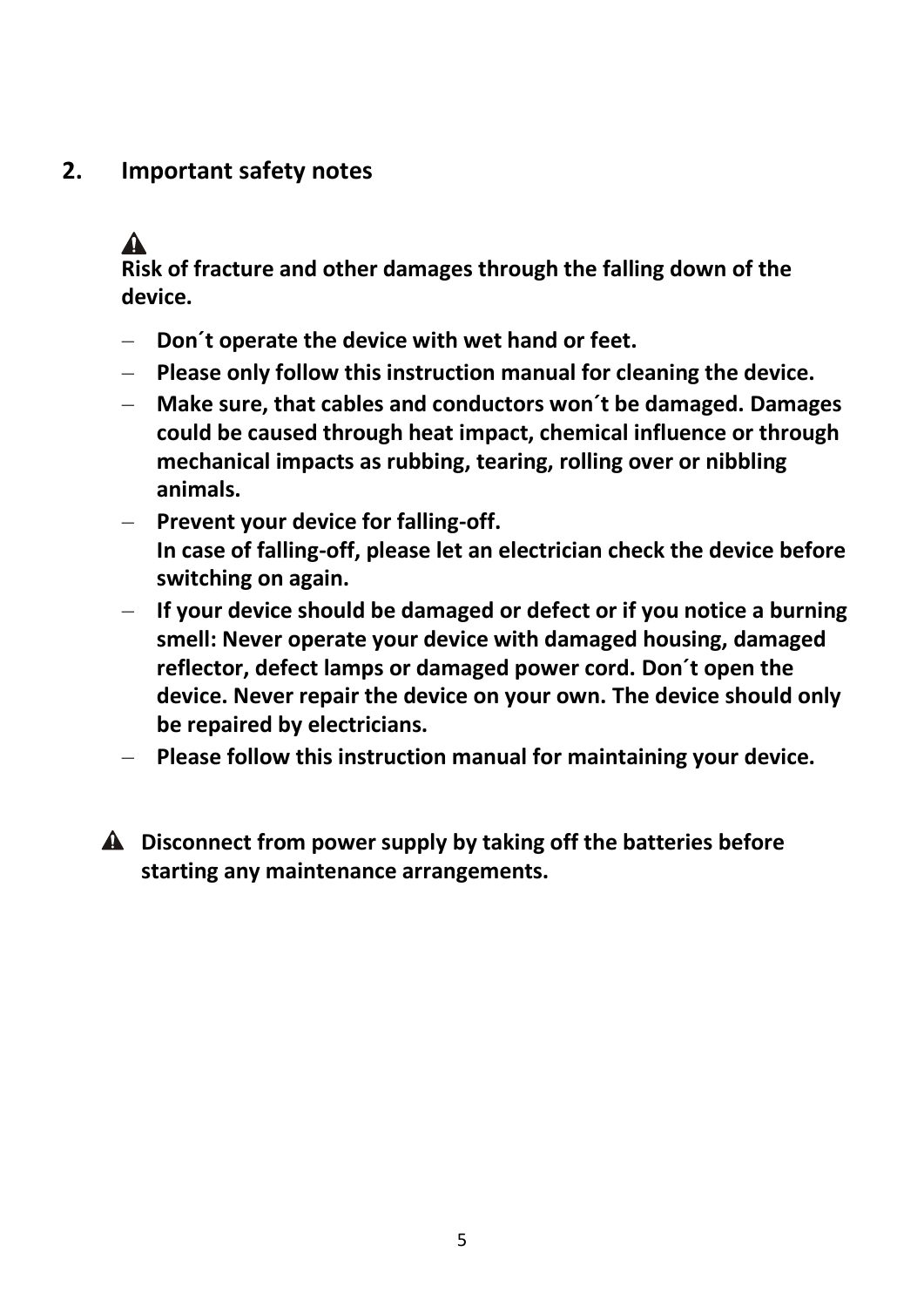## **3. Unpack and check the device**

- 1. Please unpack your device carefully.
- 2. Please check, if the delivery is complete:
	- 1 x Battery Grip  $\bullet$  .
		- o 1 Magazine for batteries and accumulators
	- 1 x Instruction Manual in German and English.

*3.* Please check, if the delivery is undamaged. *ADVICE: If the delivery should be uncomplete or damaged, please contact info@foto-walser.de or our service hotline with the telephone number +49 84 32 / 9489-0.*

## **4. Overview about parts**

- A Trigger button
- B Battery grip
- C Thread for e.g. tripod



## **5. Quick-start guide**

#### *ADVICE:*

*The detailed instruction for the following operations can be found in the respective chapters in this instruction manual.* 

*Keep the sequences of the following operation steps when using the device for the first time to avoid damages on the device.*

- Remove battery cover from the camera (see instruction manual of your  $\bullet$ camera).
- Connect Battery Grip with camera.
- Remove/charge/insert battery magazine.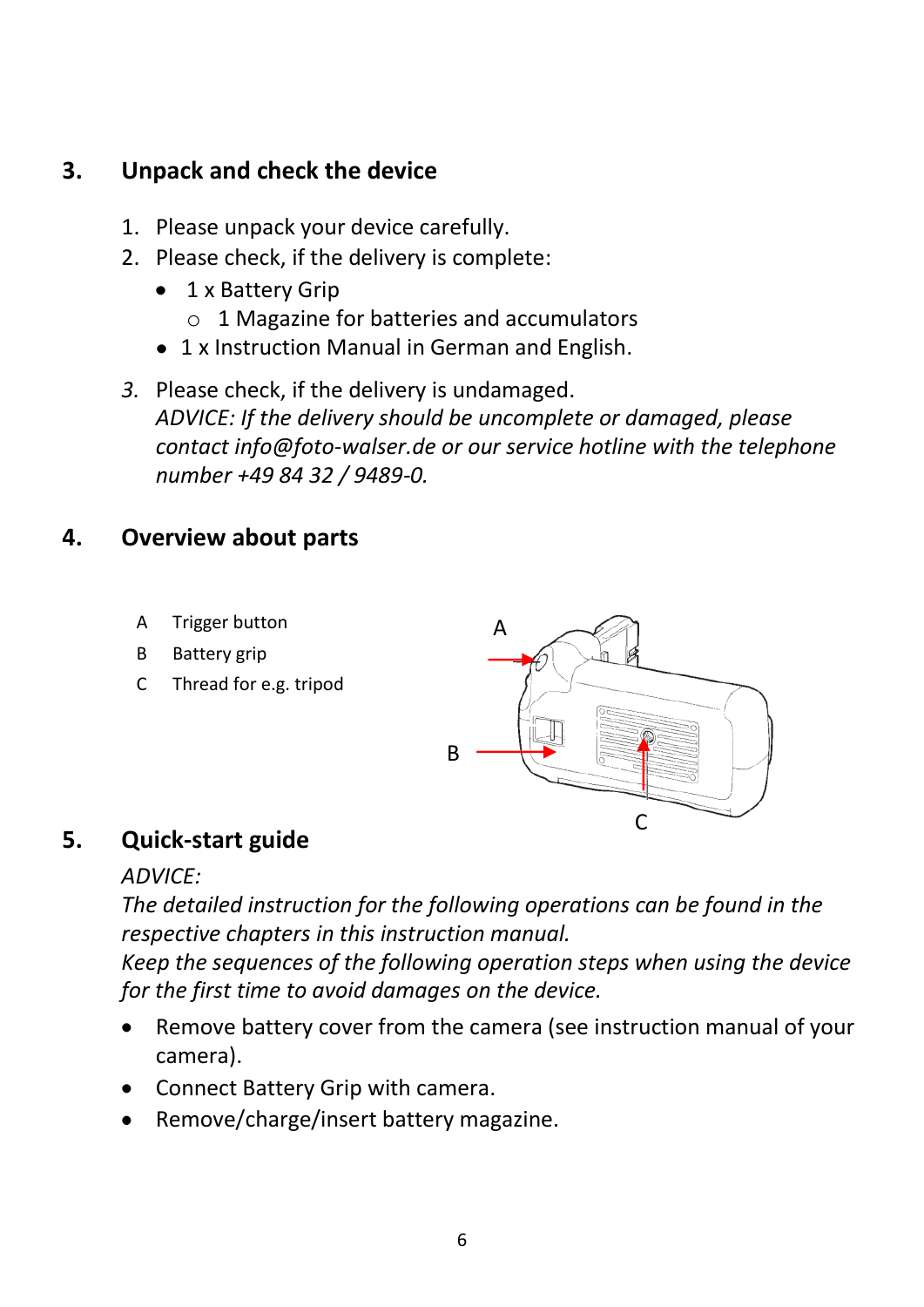# **6. Preparation for operation**

- 6.1 Remove battery cover
	- 1. Please consult the instruction manual of your camera.
	- 1. Insert the battery cover into the slot on the battery grip.



Battery cover camera

- 6.2 Connect Battery Grip with camera
	- 1. Insert the Battery Grip carefully into the battery compartment of your camera.
	- 2. Connect the Battery Grip with the camera through the screw and the adjustment wheel.



- 6.3 Remove/charge/insert battery magazine
	- 1. Use the lateral sliding lever to open the battery cover.



2. When using lithium-ion accumulators, put the accumulators in the battery magazine.





3. When using AA batteries, you have to load the battery magazine with the batteries firstly and insert them into the Battery Grip afterwards.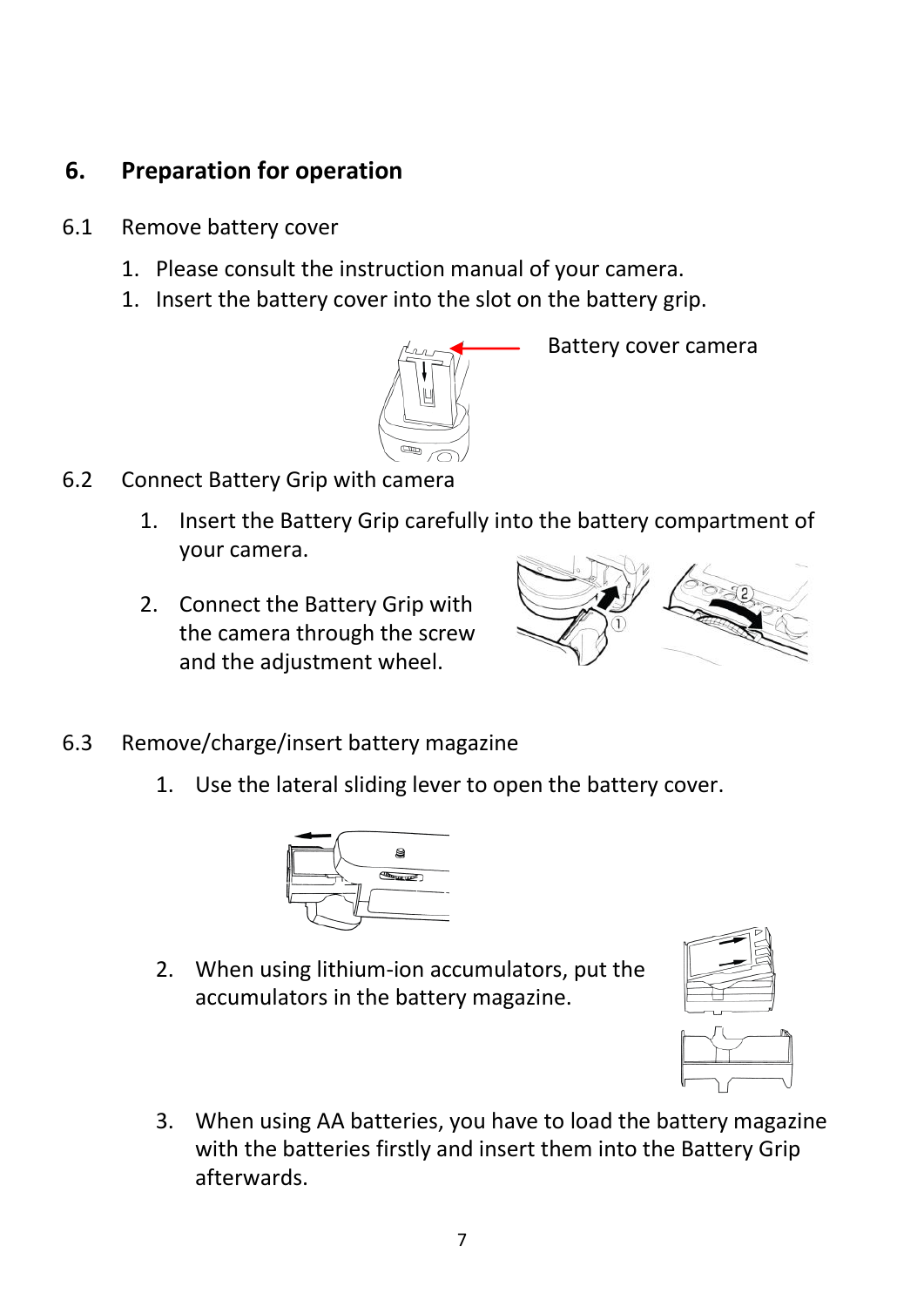*Advice:* Please pay attention to the correct polarity of the batteries.



# **7. Operation of the device**

- 7.1 Trigger the camera
	- 1. Press the On/Off button to switch on

the Battery Grip.



2. To trigger the camera, please press the trigger button.

Trigger button

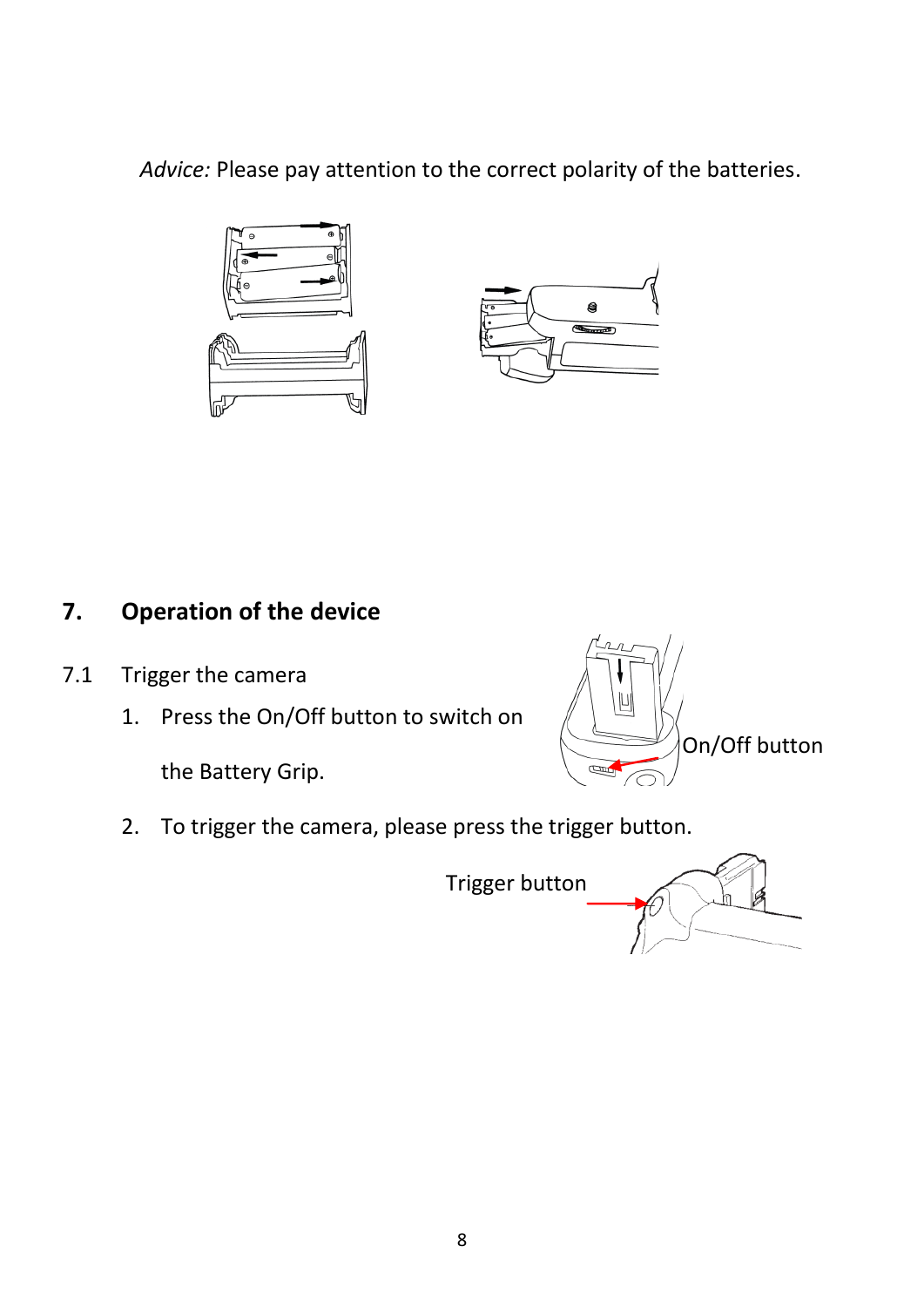# **8. Solve problems**

| Problem                         | Possible reason                                    | Remedy                                                                                                         |
|---------------------------------|----------------------------------------------------|----------------------------------------------------------------------------------------------------------------|
| Battery Grip has<br>no function | Grip is not inserted<br>correctly in the<br>camera | Check, if the Battery Grip<br>is plugged in correctly, if<br>necessary, retighten with<br>the adjustment wheel |
|                                 | <b>Battery Grip is</b><br>switched off             | Switch on Battery Grip                                                                                         |
|                                 | Batteries are not<br>inserted correctly            | Pay attention to the right<br>polarity                                                                         |

## **9. Maintenance**

#### 9.1 Continuous inspections

| What you should do?                                                                   | <b>Before every</b><br>operation | With every<br>change |
|---------------------------------------------------------------------------------------|----------------------------------|----------------------|
| Check all plug connections and contacts on<br>damages                                 |                                  |                      |
| In case of damage:<br><b>A</b> The device should only be repaired by<br>electricians. | x                                |                      |

9.2 Cleaning

A Avoid the contact with moisture or water.

*ADVICE: Just use the following specified cleaning supplies.*